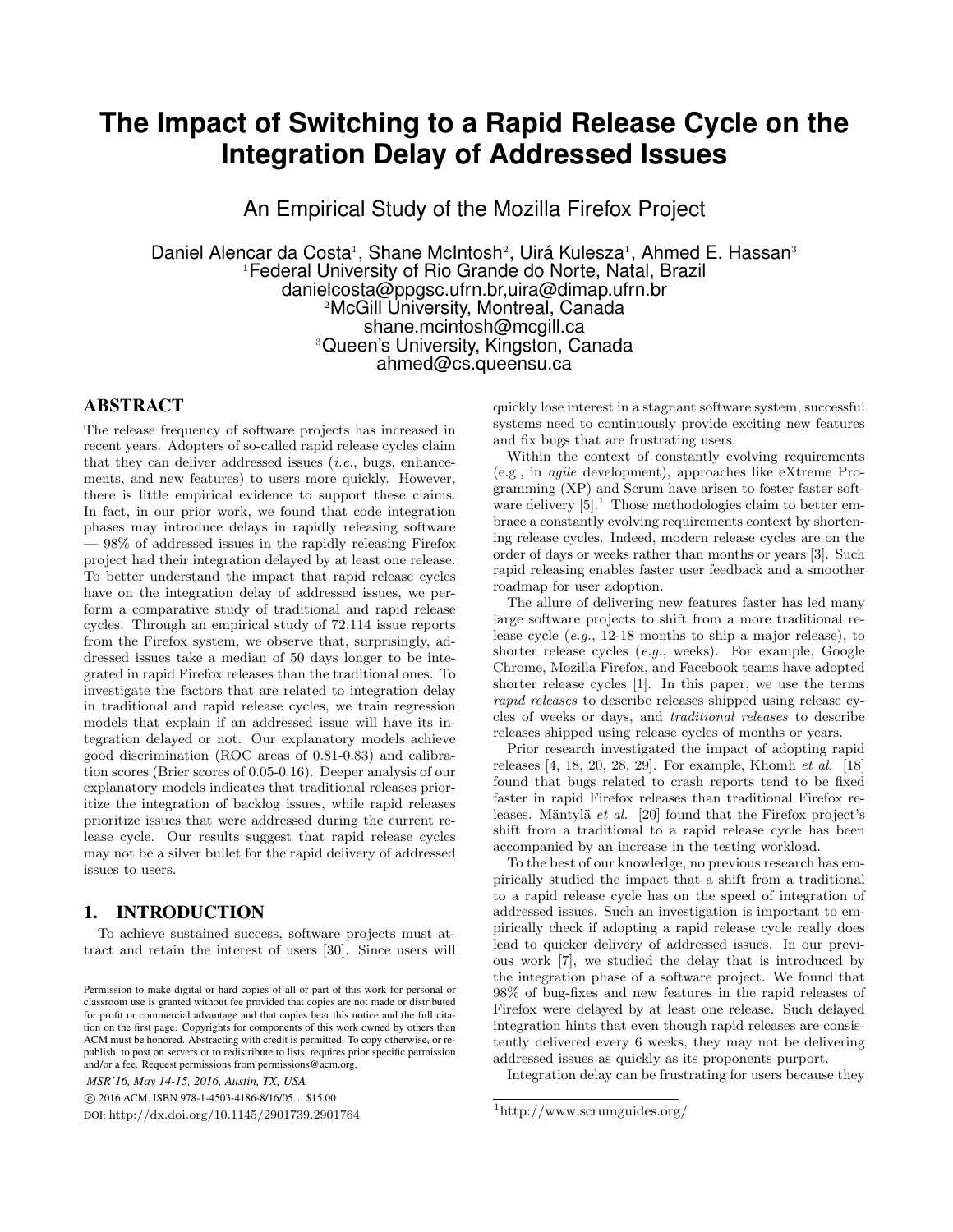are mainly interested in the release of an addressed issue (so they can benefit from it) rather than if it is addressed. Anecdotally, a recent issue of the Firefox system, in which a user asks: "So when does this stuff get added? Will it be applied to the next FF23 beta? A 22.01 release? Otherwise?".<sup>2</sup>

Hence, in this paper, we analyze 72,114 issue reports from the Firefox system (34,673 for traditional releases and 37,441 for rapid releases). These issue reports refer to bugs, enhancements, and new features [2]. We set out to comparatively study the integration delay of addressed issues in the traditional and rapid releases of the Firefox system. More specifically, we address the following research questions:

- RQ1: Are addressed issues integrated more quickly in rapid releases? Interestingly, we find that although issues are addressed more quickly in rapid releases, they tend to wait a longer time to be integrated and released to users.
- RQ2: Why can traditional releases integrate addressed issues more quickly? We find that minortraditional releases (i.e., shorter releases that occur after a major version of the software) are a key reason why addressed issues tend to be integrated more quickly in traditional releases. In addition, we find that the length of the release cycles are roughly the same between traditional and rapid releases when considering both minor and major releases, with medians of 40 and 42 days, respectively.
- RQ3: Did the change in release strategy have an impact on the characteristics of delayed issues? Our models suggest that issues are queued up in traditional releases — issues that are addressed early in the project backlog are less likely to be delayed. On the other hand, issues in rapid releases are queued up on a per release basis, in which issues that were addressed early in the release cycle of a given release are less likely to be delayed.

Paper organization. The remainder of this paper is organized as follows. In Section 2, we present the necessary background and definitions to the reader. In Section 3, we explain how we set up our empirical study. In Section 4, we present the results of our empirical study, while we discuss additional analyses in Section 5. Section 6 discloses the threats to the validity of our analyses. In Section 7, we discuss the related work. Finally, Section 8 draws conclusions.

## 2. BACKGROUND & DEFINITIONS

Issue Reports. An issue report describes a new feature, enhancement, or bug. Modern software projects use Issue Tracking Systems (ITSs, e.g., Bugzilla) to manage issues as they transition from being understood to being addressed.<sup>3</sup>

Each issue report has a unique identifier (issue ID), a description of the nature of the issue, and a variety of other metadata (e.g., the severity and priority of the issue).<sup>4</sup> Large software projects receive plenty of issue reports on a daily basis. For example, our data shows that a median of 124 Firefox issues were opened per day from 1999 to 2010.

When developers start working on issue reports, they use the issue status to track progress through an issue life cycle. In the issue life cycle, an issue is (1) reported (new status), (2) triaged to an appropriate developer (assigned status), and (3) addressed (fixed status). A more detailed description of the issue report life cycle of Firefox is provided in the Bugzilla documentation.<sup>5</sup>

In this paper, we study addressed issues, which are issues that are resolved with the fixed status and integrated into traditional and rapid releases of the Firefox system.

Firefox Release Cycles. In this paper, we study the popular Firefox web browser.<sup>6</sup> Firefox has approximately 18% of the worldwide market share of web browsers.<sup>7</sup> Firefox is a fitting subject for our study because it shifted from a traditional release cycle to a rapid release cycle.

The traditional release cycle of Firefox was applied to major releases (1.0 to 4.0). Such traditional major releases would take  $12-18$  months to be shipped.<sup>8</sup> Each major traditional release has subsequent minor releases containing bug fixes. Such minor releases may be released in parallel with other major traditional releases or even with major rapid releases. Indeed, the final minor traditional release (3.6.24) was released in tandem with major rapid release 8.

Firefox started to adopt a rapid release cycle in March 2011. The first official rapid release was shipped in June 2011. The rapid releasing Firefox ships a major release every 6 weeks. In the Firefox rapid release strategy, a release is shipped into the NIGHTLY channel every night. This NIGHTLY release incorporates the addressed issues that were integrated into the mozilla-central code repository.<sup>9</sup>

Releases of the NIGHTLY channel migrate to the AU-RORA and BETA channels to be stabilized. Once stabilized, an official release is broadcasted on the RELEASE channel. In the AURORA channel, the quality assurance team (QA) makes decisions of whether the code that was stabilized in AURORA can be pushed to the BETA channel.<sup>10</sup> Code that was further stabilized in the BETA channel is pushed to the RELEASE channel. The rapid release strategy is able to ship new official releases (on the RELEASE channel) every six weeks because it allows for the development of consecutive releases that are migrated from one channel to another on a regular basis.

Moreover, the rapid release cycle of the Firefox system also includes minor releases that contain bug fixes and Extended Support Releases (ESR). ESRs are shipped to organizations/customers who are willing to have the latest Firefox features, but are not able to keep updating their Firefox system at the same pace that the rapid releases are shipped.<sup>11</sup>

# 3. EMPIRICAL STUDY SETUP

In this section, we provide our rationale for selecting the Firefox system for our empirical study and describe our approach to collect data from it.

- $6$ https://www.mozilla.org/en-US/firefox/new/
- <sup>7</sup>https://clicky.com/marketshare/global/web-browsers/

 $^{2}$ https://bugzilla.mozilla.org/show\_bug.cgi?id=883554 <sup>3</sup>https://www.bugzilla.org/

<sup>4</sup>https://bugzilla.readthedocs.org/en/5.0/using/ understanding.html

<sup>5</sup>https://bugzilla.readthedocs.org/en/5.0/using/editing. html#life-cycle-of-a-bug

 $8$ https://en.wikipedia.org/wiki/Firefox\_release\_history

<sup>9</sup>https://hg.mozilla.org/mozilla-central/

 $^{10}$ http://mozilla.github.io/process-releases/draft/ development\_overview/

 $11\,\mathrm{https://www.mozilla.org/en-US/firefox/organizations/}$ faq/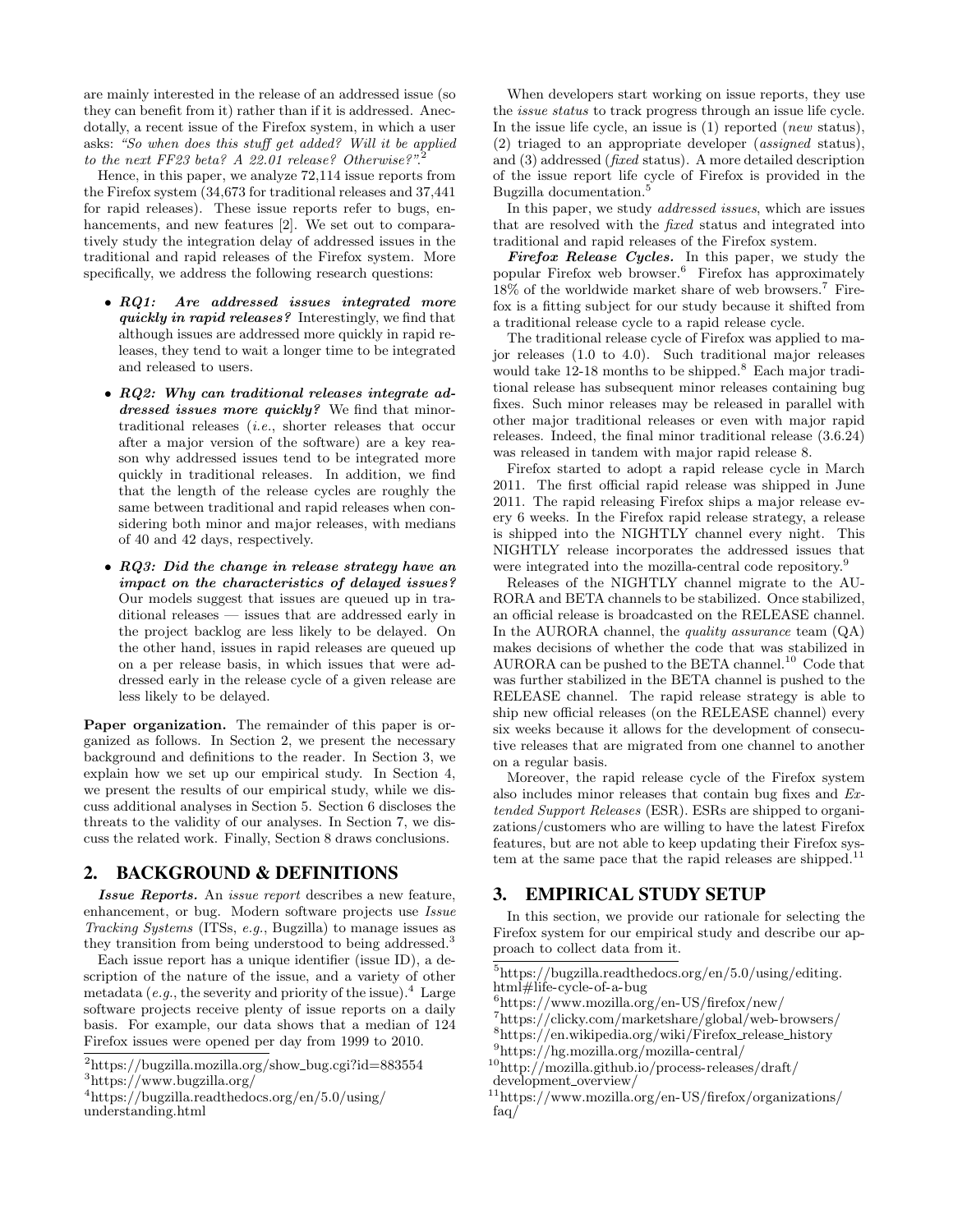

Figure 1: Overview of the process to construct the dataset that is used in our analyses.

Table 1: The studied traditional and rapid Firefox releases.

| Strategy | Version range | Time period                         | $\#\text{Major}$ | $\#\mathrm{Minor}$ |
|----------|---------------|-------------------------------------|------------------|--------------------|
| Trad.    | 1.0 - 4.0     | $\text{Sep}/2004 - \text{Mar}/2012$ |                  | 104                |
| Rapid    | $5 - 27$      | $Jun/2011 - Sep/2014$               | 23               | 50                 |

## 3.1 Firefox System

We choose to study the Firefox system because it offers a unique opportunity to investigate the impact of shifting from a traditional release cycle to a rapid release cycle using rich, publicly available ITS and Version Control System (VCS) data. Although other open source systems may have ITS and VCS data available, they do not provide the opportunity to investigate the transition between traditional releases and rapid releases. In addition, to compare different systems that use traditional and rapid releases poses a great challenge, since one has to distinguish to what extent the results are due to the release strategy and not due to intricacies of the systems itself. Therefore, we highlight that the choice to investigate Firefox is not accidental, but based on the specific analysis constraints that such data satisfies.

### 3.2 Data Collection

Figure 1 shows an overview of our data collection approach. Each step of the process is described below.

Step 1: Collect release information. We collect the date and version number of each Firefox release (minor and major releases of each release strategy) using the Firefox release history wiki.<sup>12</sup> Table 1 shows: (i) the range of versions of releases that we investigate, (ii) the investigated time period of each release strategy, and (iii) the number of major and minor studied releases in each release strategy.

Step 2: Link issues to releases. Once we collect the release information, we use the tags within the VCS to link issue IDs to releases. First, we analyze the tags that are recorded within the VCS. Since Firefox migrated from CVS to Mercurial in release 3.5, we collect the tags of releases 1.0 to 3.0 from CVS, while we collect the tags of releases 3.5 to  $27$  from Mercurial.<sup>13,14</sup> By analyzing the tags, we extract the commit logs within each tag. The extracted commit logs are linked to the respective tags. We then parse the commit logs to collect the issue IDs that are being addressed in the commits. We discard the following patterns of potential issue IDs that are false positives:

- 1. Potential IDs that have less than five digits, since the issue IDs of the range of the releases that we investigate have at least five digits  $(2,559)$  issues were discarded).
- 2. Commit logs that follow the pattern: "Bug <ID> reftest" or "Bug <ID> - JavaScript Tests", which refer to tests and not bug fixes (269 issues were discarded).

3. Any potential ID that is the name of a file, e.g., "159334.js" (607 issues were discarded).

We find that all of the remaining IDs match issue IDs that exist in the Firefox ITS.

Since the commit logs are linked to the VCS tags, we are also able to link the issue IDs found within these commit logs to the releases that correspond to those tags. For example, since we find the fix for issue 529404 in the commit log of tag 3.7a1, we link this issue ID to that release. We also merge together the data of development releases like 3.7a1 into the nearest minor or major release. For example, release 3.7a1 would be merged with release 4.0, since it is the next user-intended release after 3.7a1. In the case that a particular issue is found in the commit logs of multiple releases, we consider that particular issue to pertain to the earliest release that contains the last fix attempt (commit log), since such a release is the first one that contains the complete fix for that issue. Finally, we collect the issue report information of each remaining issue (e.g., opening date, fix date, severity, priority, and description) using the ITS. Moreover, since the minor-rapid releases are off-cycle releases, in which addressed issues may skip being integrated into mozilla-central (i.e., NIGHTLY) tags, we manually collect the addressed issues that were integrated into those releases using the Firefox release notes (i.e., 247 addressed issues).<sup>15</sup> We add the manually collected addressed issues from ESR releases within the rapid releases data, since they also represent data from a rapid release strategy.

Steps 3 and 4: Compute metrics and perform analyses. We use the data from Step 2 to compute the metrics that we use in our analyses. We select these metrics (which are described in greater detail in Section 4) because we suspect that they share a relationship with integration delay.

## 4. RESULTS

In this section, we present the motivation, approach, results, and conclusions of our empirical analyses with respect to each of our research questions.

#### RQ1: Are addressed issues integrated more quickly in rapid releases?

Motivation: Recently, many software organizations have adopted rapid release cycles in order to deliver addressed issues to users more quickly. However, there is a lack of empirical evidence to indicate that rapid release cycles integrate addressed issues more quickly than traditional release cycles. In RQ1, we compare the integration delay of addressed issues in traditional and rapid releases.

Approach: Figure 2 shows the basic life cycle of an issue, which includes the triaging phase  $(t1)$ , the fixing phase  $(t2)$ , and the integration phase  $(t3)$ . We consider the last RESOLVED-FIXED status as the moment that a particular issue was addressed (the fixed state in Figure 2). The lifetime of an issue is composed of all three phases (from new to released). We first observe the lifetime of the issues of traditional and rapid releases. Next, we look at the time span of the triaging, fixing, and integration phases within the lifetime of an issue.

We use beanplots [17] to compare the distributions of our data. The vertical curves of beanplots summarize and compare the distributions of different datasets (see Figure 3(a)).

 $12$ https://en.wikipedia.org/wiki/Firefox\_release\_history

<sup>13</sup>http://cvsbook.red-bean.com/cvsbook.html

<sup>14</sup>https://mercurial.selenic.com/

<sup>15</sup>https://www.mozilla.org/en-US/firefox/releases/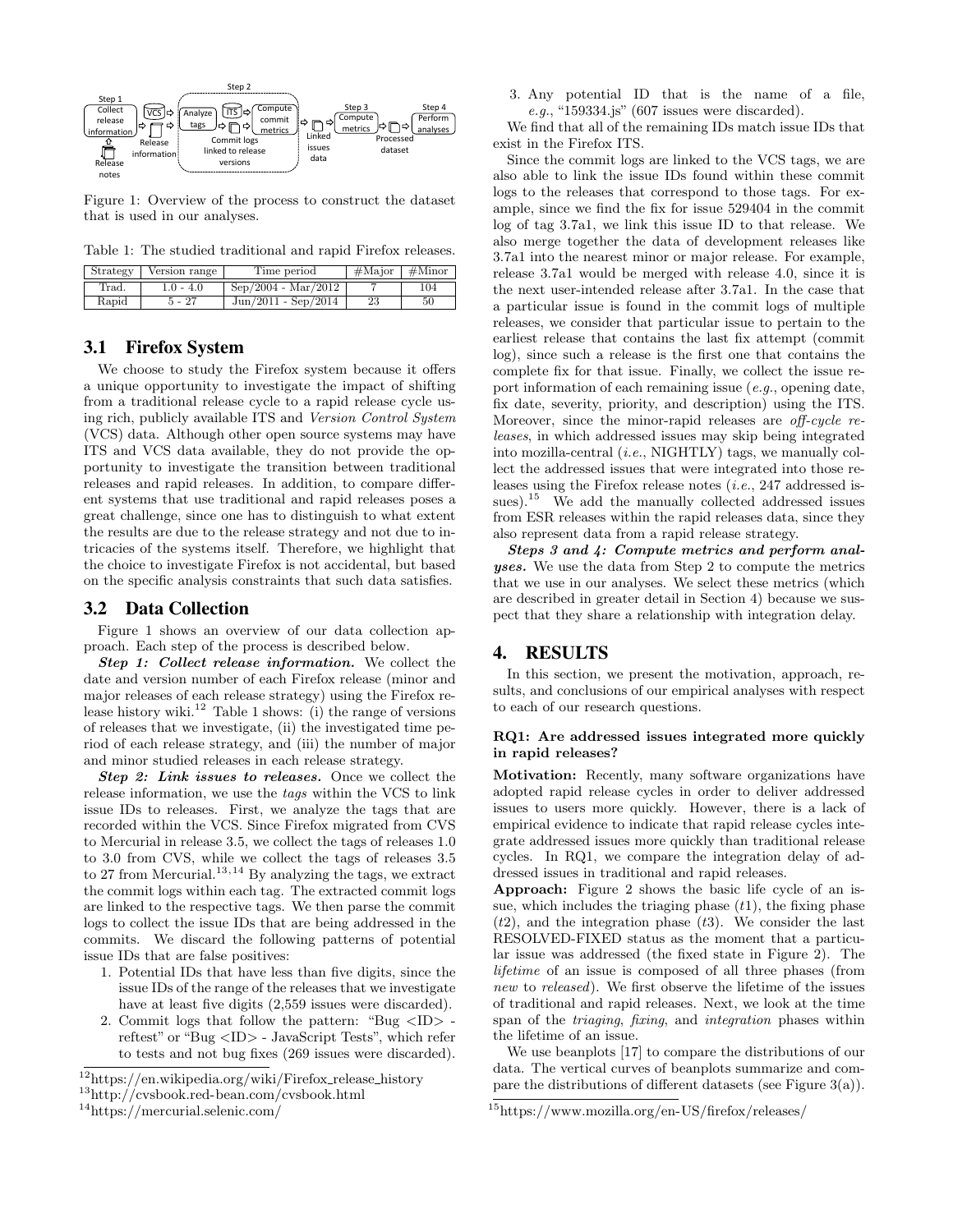

Figure 2: The basic life cycle of an issue.



Figure 3: Time spans of the phases involved in the lifetime of an issue.

The higher the frequency of data within a particular value, the thicker the bean is plotted at that particular value on the  $y$  axis. We also use Mann-Whitney-Wilcoxon (MWW) tests [31] and Cliff's delta effect-size measures [6]. MWW tests are non-parametric tests of the null hypothesis that two distributions come from the same population ( $\alpha = 0.05$ ). On the other hand, Cliff's delta is a non-parametric effect-size measure to verify how often values in one distribution are larger than values in another distribution. The higher the value of the Cliff's delta, the greater the difference of values between distributions. For instance, if we obtain a significant  $p-value$  but a small Cliff's delta, this means that although two distributions do not come from the same population they are not much different in terms of values. A positive Cliff's delta indicates how much larger the values of the first distribution are, while a negative Cliff's delta indicates the inverse. Finally, we use the Median Absolute Deviation (MAD) [12, 19] as a measure of the variation of our distributions. The MAD is the median of the absolute deviations from one distribution's median. The higher the MAD, the greater is the variation of a distribution with respect to its median.

Results: There is no significant difference between traditional and rapid releases regarding issue lifetime. Figure  $3(a)$  shows the distributions of the lifetime of the issues in traditional and rapid releases. We observe a significant  $p < 1.03^{-14}$  but a *negligible* (*delta* = 0.03) difference between the distributions. We also observe that traditional releases have a greater MAD (154 days) than rapid releases (29 days), which indicates that rapid releases are more consistent with respect to the lifetime of the issues. Our results indicate that the difference in the issues' lifetime between traditional and rapid releases is not as obvious as one might

expect. We then look at the triaging, fixing, and integration time spans to better understand the differences between traditional and rapid releases.

Addressed issues are triaged and fixed faster in rapid releases, but tend to wait for a longer time be*fore being released.* Figures  $3(b)$ ,  $3(c)$ , and  $3(d)$  show the triaging, fixing, and integration time spans, respectively. We observe that addressed issues take 54 days on average (median) to be integrated into traditional releases, while taking 104 days (median) to be integrated into rapid releases  $(p < 2.2^{-16}$  with a *small* effect-size of  $delta = -0.25$ .

Regarding fixing time span, an issue takes 6 days (median) to be fixed in rapid releases, and 9 days (median) in traditional releases. These results are statistically significant  $(p < 2.2^{-16})$ , but there is only a *negligible* (*delta* = 0.13) difference between distributions. Our results complement previous research. Khomh et al. [18] found that post- and pre-release bugs that are associated with crash reports are fixed faster in rapid Firefox releases than in traditional releases. Furthermore, we observe a significant  $p < 2.2^{-16}$ but a *negligible* (*delta* = 0.11) difference between traditional and rapid releases regarding triaging time. The median triaging time for rapid and traditional releases are 11 and 18 days, respectively.

When we consider both pre-integration phases together (triaging  $t_1$  plus fixing  $t_2$  in Figure 2), we observe that an issue takes 11 days (median) to triage and address issues in rapid releases, while it takes 19 days (median) in traditional releases ( $p < 2.2^{-16}$  with a *small* effect-size of  $delta = 0.15$ ). Our results suggest that even though issues have shorter preintegration phases time span in rapid releases, they remain "on the shelf" for a longer time on average.

Finally, we again observe that rapid releases are more consistent than traditional releases in terms of fixing and integration time spans. Rapid releases achieve MADs of 9 and 17 days for fixing and integration, respectively. The values for traditional releases are 13 and 64 days for fixing and integration, respectively.

Although issues are triaged and fixed faster in rapid releases, they tend to take a longer time to be integrated. Moreover, the integration delay is more consistent in rapid releases than in traditional ones.

#### RQ2: Why can traditional releases integrate addressed issues more quickly?

Motivation: In RQ1, we find that traditional releases tend to integrate addressed issues more quickly than rapid releases. This result raises the following question: how can a traditional release strategy, which has a longer release cycle, integrate addressed issues more quickly than a rapid release strategy?

Approach: We group traditional and rapid releases into major and minor releases and study their integration delay. Similar to RQ1, we use beanplots [17], Mann-Whitney-Wilcoxon tests [31], Cliff's delta [6], and MAD [12, 19] to analyze the data.

Results: Minor-traditional releases tend to have less integration delay than major/minor-rapid releases. Figure 4 shows the distributions of integration delay grouped by (1) major-traditional vs. minor-traditional, (2) majortraditional vs. rapid, (3) major-rapid vs. minor-rapid, and (4) minor-traditional vs. minor-rapid. In the comparison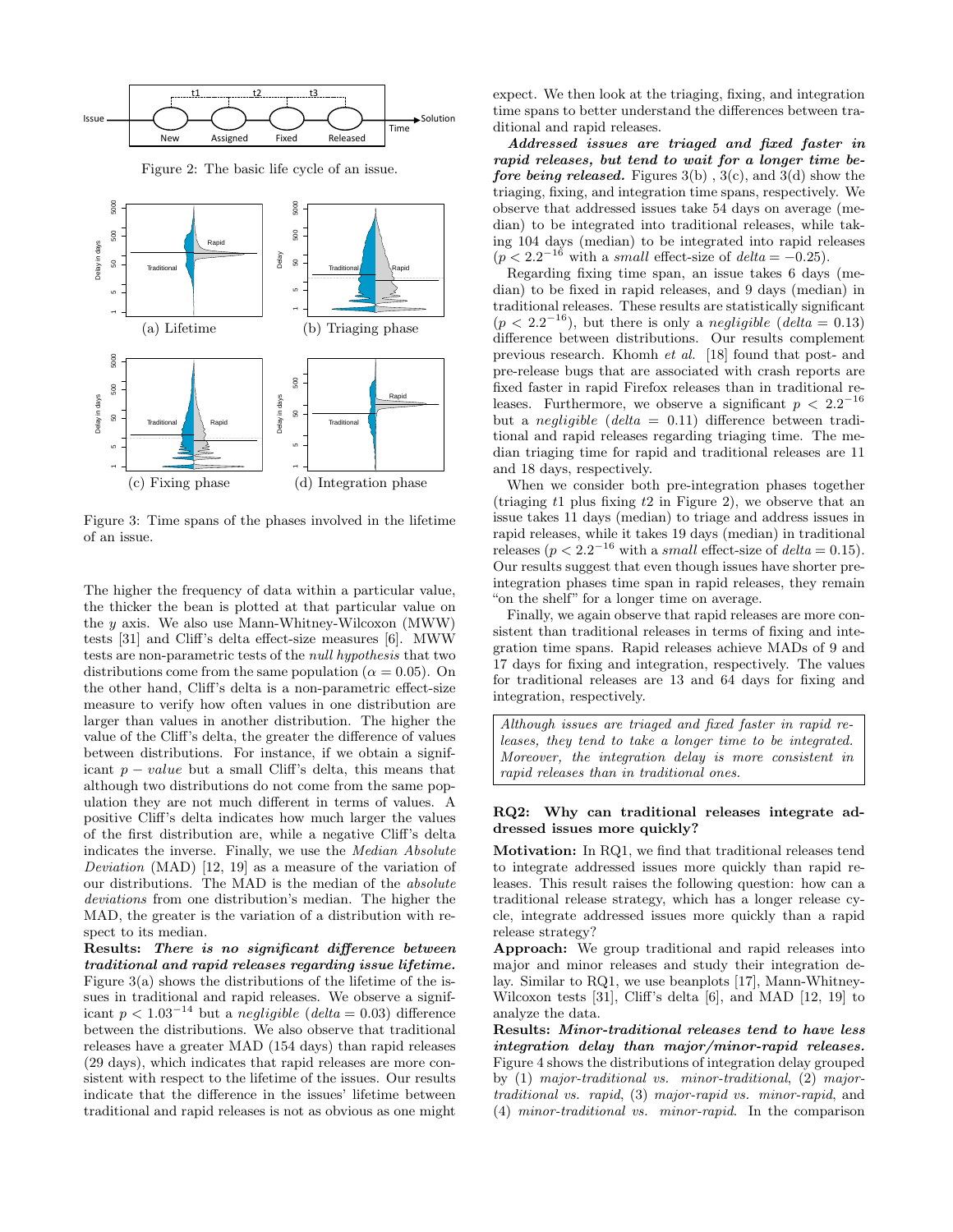

Figure 4: Distributions of integration delay of addressed issues grouped by minor and major releases.



Figure 5: Release frequency (in days). The outliers in figure (b) represent the major-traditional releases.

of major-traditional vs. minor-traditional, we observe that minor-traditional releases are mainly associated with shorter integration delay. Furthermore, in the comparison majortraditional vs. rapid, rapid releases integrate addressed issues more quickly than major-traditional releases on average  $(p < 2.2^{-16}$  with a medium effect-size, *i.e.*, delta = 0.40).

The Firefox rapid release cycle includes ESR releases (see Section 2) and a few minor stabilization and security releases. These releases also integrate addressed issues more quickly than major-rapid releases (major-rapid *vs. minor-rapid*) with a  $p < 2.2^{-16}$  and a *large* effect-size,  $i.e., delta = 0.92.$ 

Although we do not observe a statistically significant difference between distributions in the comparison of minortraditional vs. minor-rapid ( $p = 0.68$ ), it is interesting to note how minor-traditional releases tend to have shorter integration delay compared to minor-rapid releases (25 and 26, respectively).

Minor-traditional releases have the lowest integration delay. This is likely because they are more focused on a particular set of issues that, once addressed, should be released immediately. For example, the release history documentation of Firefox shows that minor releases are usually related to stability and security issues.<sup>16</sup>

When considering both minor and major releases, the time span between traditional and rapid releases are roughly the same. Since we observe that integration delay is shorter on average in traditional releases, we also investigate the length of the release cycles to better understand our previous results. Figure 5(a) shows that, at first glance, one may speculate that rapid releases should deliver addressed issues more quickly because releases are produced more frequently. However, if we consider both major and minor releases — as shown in Figure  $5(b)$  — we observe that both release strategies deliver releases at roughly the same

rate on average (median of 40 and 42 days for traditional and rapid releases, respectively).

Minor-traditional releases are one of the main reasons why the traditional release strategy can integrate addressed issues more quickly than the rapid release strategy. Furthermore, the length of the release cycles are roughly the same between traditional and rapid releases when both minor and major releases are considered.

#### RQ3: Did the change in the release strategy have an impact on the characteristics of delayed issues?

Motivation: In RQ1 and RQ2, we study the differences between rapid and traditional releases with respect to integration delay. We find that although issues tend to be addressed more quickly in rapid releases, they tend to wait longer to be integrated. We also find that the use of minor releases is the main reason why traditional releases may integrate addressed issues more quickly. In RQ3, we investigate what are the characteristics of each release strategy that are associated with integration delay. This investigation is important to shed light on what may generate integration delay in each release strategy before choosing one of them. **Approach:** We build explanatory models  $(i.e.,$  logistic regression models) for the traditional and rapid releases data using the metrics that are presented in Table 2. We model our response variable Y as  $Y = 1$  for addressed issues that are delayed, i.e., missed at least one release before integration  $|7|$  and  $Y = 0$  otherwise. Hence, our models are intended to explain why a given addressed issue has its integration delayed (*i.e.*,  $Y = 1$ ).

We follow the guidelines of Harrell Jr. [10] for building explanatory regression models. Figure 6 provides an overview of the process that we use to build our models. First, we estimate the budget (degrees of freedom) that we can spend on our models. Second, we check for metrics that are highly correlated using Spearman rank correlation tests  $(\rho)$  and we perform a redundancy check to remove the redundant metrics before building our explanatory models.

We then assess the fit of our models using the ROC area and the Brier score. The ROC area is used to evaluate the degree of discrimination achieved by the model. The values range between 0 (worst) and 1 (best). An area greater than 0.5 indicates that the explanatory model outperforms naïve models such as random guessing. The Brier score is used to evaluate the accuracy of probabilistic predictions. This score measures the mean squared difference between the probability of delay assigned by our models for a particular issue  $I$  and the actual outcome of  $I$  (*i.e.*, if  $I$  is actually delayed or not). Hence, the lower the Brier score, the more accurate the probabilities that are produced by our models.

<sup>16</sup>https://www.mozilla.org/en-US/firefox/releases/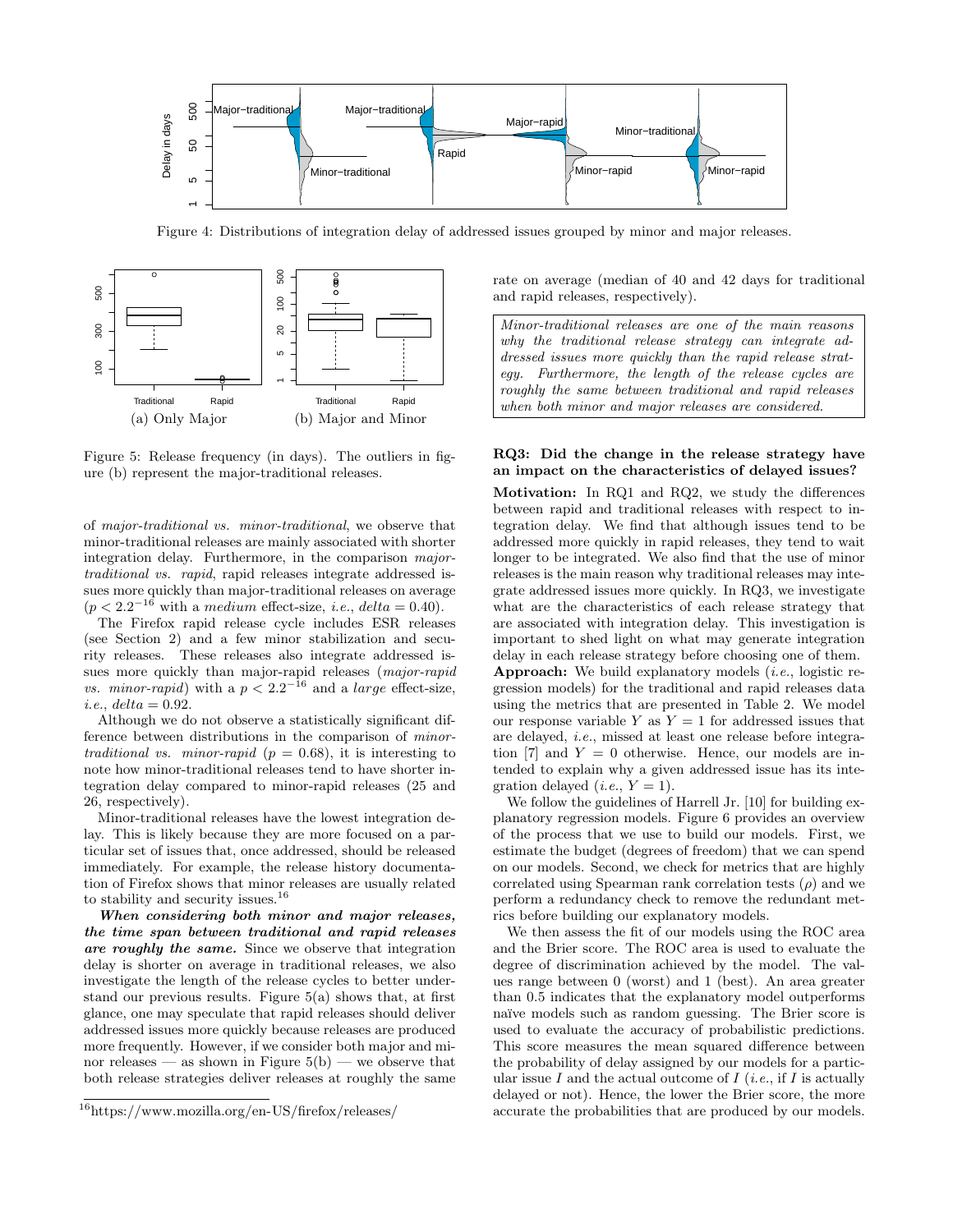| Table 2: Metrics used in our explanatory models. |  |  |  |  |
|--------------------------------------------------|--|--|--|--|
|                                                  |  |  |  |  |

| Dimension    | <b>Attributes</b>             | Value              | Definition $(d)$ Rationale $(r)$                                                                                                                                                                   |
|--------------|-------------------------------|--------------------|----------------------------------------------------------------------------------------------------------------------------------------------------------------------------------------------------|
|              | Experience                    | Numeric            | <b>d:</b> the number of previously integrated issues that were reported by the reporter of a partic-<br>ular addressed issue.                                                                      |
| Reporter     |                               |                    | r: The greater the experience of the reporter the higher the quality of his reports and the<br>solution to his/her reports might be integrated more quickly [27].                                  |
|              | Reporter<br>inte-<br>gration  | Numeric            | <b>d:</b> The median in days of the previously integrated addressed issues that were reported by a                                                                                                 |
|              |                               |                    | particular reporter.<br><b>r:</b> If a particular reporter usually reports issues that are integrated quickly, his/her future                                                                      |
|              |                               |                    | reported issues might be integrated quickly as well.                                                                                                                                               |
|              |                               | Numeric            | <b>d:</b> the number of previously integrated addressed issues that were addressed by the resolver<br>of a particular addressed issue. We consider the assignee of the issue to be the resolver of |
| Resolver     | Experience                    |                    | the issue.                                                                                                                                                                                         |
|              |                               |                    | <b>r:</b> The greater the experience of the resolver, the greater the likelihood that his/her code                                                                                                 |
|              | Resolver<br>inte-<br>gration  | Numeric            | will be integrated faster [27].<br><b>d:</b> The median in days of the previously integrated addressed issues that were addressed by                                                               |
|              |                               |                    | a particular resolver.                                                                                                                                                                             |
|              |                               |                    | r: If a particular resolver usually address issues that are integrated quickly, his/her future                                                                                                     |
|              |                               |                    | addressed issues might be integrated quickly as well.                                                                                                                                              |
| <b>Issue</b> | Stack trace at-<br>tached     | Boolean            | d: We verify if the issue report has an stack trace attached in its description.<br><b>r:</b> A stack trace attached may provide useful information regarding the cause of the issue,              |
|              |                               |                    | which may quicken the integration of the addressed issue [26].                                                                                                                                     |
|              |                               |                    | <b>d:</b> The severity level of the issue report. Issues with higher severity levels $(e.g.,)$ blocking)                                                                                           |
|              | Severity                      | Nominal            | might be integrated faster than other issues.<br><b>r:</b> Panjer observed that the severity of an issue has a large effect on its time to be addressed                                            |
|              |                               |                    | in the Eclipse project [24].                                                                                                                                                                       |
|              |                               | Nominal<br>Numeric | <b>d:</b> The priority level of the issue report. Issues with higher severity levels $(e,q, P1)$ might                                                                                             |
|              | Priority                      |                    | be integrated faster than other issues.<br>r: Higher priority issues will likely be integrated before lower priority issues.                                                                       |
|              |                               |                    | d: The number of words in the description of the issue.                                                                                                                                            |
|              | Description size              |                    | r: Issues that are well described might be more easy to integrate than issues that are difficult                                                                                                   |
|              |                               |                    | to understand.<br><b>d:</b> A rank number that represents the moment when an issue is addressed compared to other                                                                                  |
|              | Queue rank                    |                    | addressed issues in the backlog. For instance, in a backlog that contains 500 issues, the first                                                                                                    |
| Project      |                               | Numeric            | addressed issue has rank 1, while the last addressed issue has rank 500                                                                                                                            |
|              |                               |                    | <b>r:</b> An issue with a high queue rank is an recently addressed issue. An addressed issue might                                                                                                 |
|              |                               |                    | be integrated faster/slower depending of its rank.<br><b>d:</b> A rank number that represents the moment when an issue is addressed compared to other                                              |
|              | Cycle<br>queue<br>rank        |                    | addressed issues of the same release cycle. For example, in a release cycle that contains 300                                                                                                      |
|              |                               | Numeric            | addressed issues, the first addressed issue has a rank of 1, while the last has a rank of 300.                                                                                                     |
|              |                               |                    | <b>r:</b> An issue with a high cycle queue rank is an recently addressed issue compared to the<br>others of the same release cycle. An issue addressed close to the upcoming release might be      |
|              |                               |                    | integrated faster.                                                                                                                                                                                 |
|              | Queue position                |                    | queue rank. The queue rank is divided by all the issues that are addressed by the                                                                                                                  |
|              |                               | Numeric            | end of the next release. A queue position close to 1 indicates that the issue was addressed<br>recently compared to others in the backlog.                                                         |
|              |                               |                    | <b>r:</b> An addressed issue might be integrated faster/slower depending of its position.                                                                                                          |
|              | Cycle queue po-               | Numeric            | addressed issues of the current cycle. The cycle queue rank is divided by all of the addressed<br>$\mathbf{d}$ :                                                                                   |
|              |                               |                    | issues of the release cycle. A cycle queue position close to 1 indicates that the issue was<br>addressed recently in the release cycle.                                                            |
|              | sition                        |                    | <b>r:</b> An issue addressed close to a upcoming release might be integrated faster.                                                                                                               |
|              |                               |                    | <b>d:</b> The number of files linked to an issue report.                                                                                                                                           |
| Process      | Number of Im-<br>pacted Files | Numeric            | <b>r:</b> An integration delay might be related to a high number of impacted files because more                                                                                                    |
|              |                               |                    | effort would be required to properly integrate the modifications [16].<br>d: The sum of added lines plus the sum of deleted lines to address the issue.                                            |
|              | Churn                         | Numeric            | r: A higher churn suggests that a great amount of work was required to address the issue,                                                                                                          |
|              |                               |                    | and hence, verifying the impact of integrating the modifications may also be difficult $[16, 23]$ .<br>d: Number of days between the date when the issue was triaged and the date that it was      |
|              | Fix time                      | Numeric            | addressed [9].                                                                                                                                                                                     |
|              |                               |                    | <b>r:</b> If an issue is addressed quickly, it may have a better chance to be integrated faster.                                                                                                   |
|              | Number of ac-<br>tivities     | Numeric            | d: An activity is an entry in the issue's history.<br><b>r</b> : A high number of activities might indicate that much work was required to address the                                             |
|              |                               |                    | issue, which may impact the integration of the issue into a release [16].                                                                                                                          |
|              | Number of com-<br>ments       | Numeric            | d: The number of comments of an issue report.                                                                                                                                                      |
|              |                               |                    | <b>r:</b> A large number of comments might indicate the importance of an issue or the difficulty                                                                                                   |
|              |                               |                    | to understand it [9], which might impact the integration delay [16].<br><b>d:</b> The sum of the time intervals (hour) between comments divided by the total number of                             |
|              | Interval of com-<br>ments     | Numeric            | comments of an issue report.                                                                                                                                                                       |
|              |                               |                    | <b>r:</b> A short <i>interval of comments</i> indicates that an intense discussion took place, which                                                                                               |
|              |                               |                    | suggests that the issue is important. Hence, such issue may be integrated faster.<br><b>d:</b> The number of times that the assignee has changed.                                                  |
|              | Number<br>of                  | Numeric            | r: Changes in the issue assignee might indicate that more than one developer have worked                                                                                                           |
|              | tosses                        |                    | on the issue. Such issues may be more difficult to integrate, since different expertise from<br>different developers might be required $[14, 16]$ .                                                |
|              |                               |                    |                                                                                                                                                                                                    |

Next, we assess the stability of our models by computing the optimism-reduced ROC area and Brier score [8]. The optimism of each metric is computed by selecting a bootstrap sample to fit a model with the same degrees of freedom of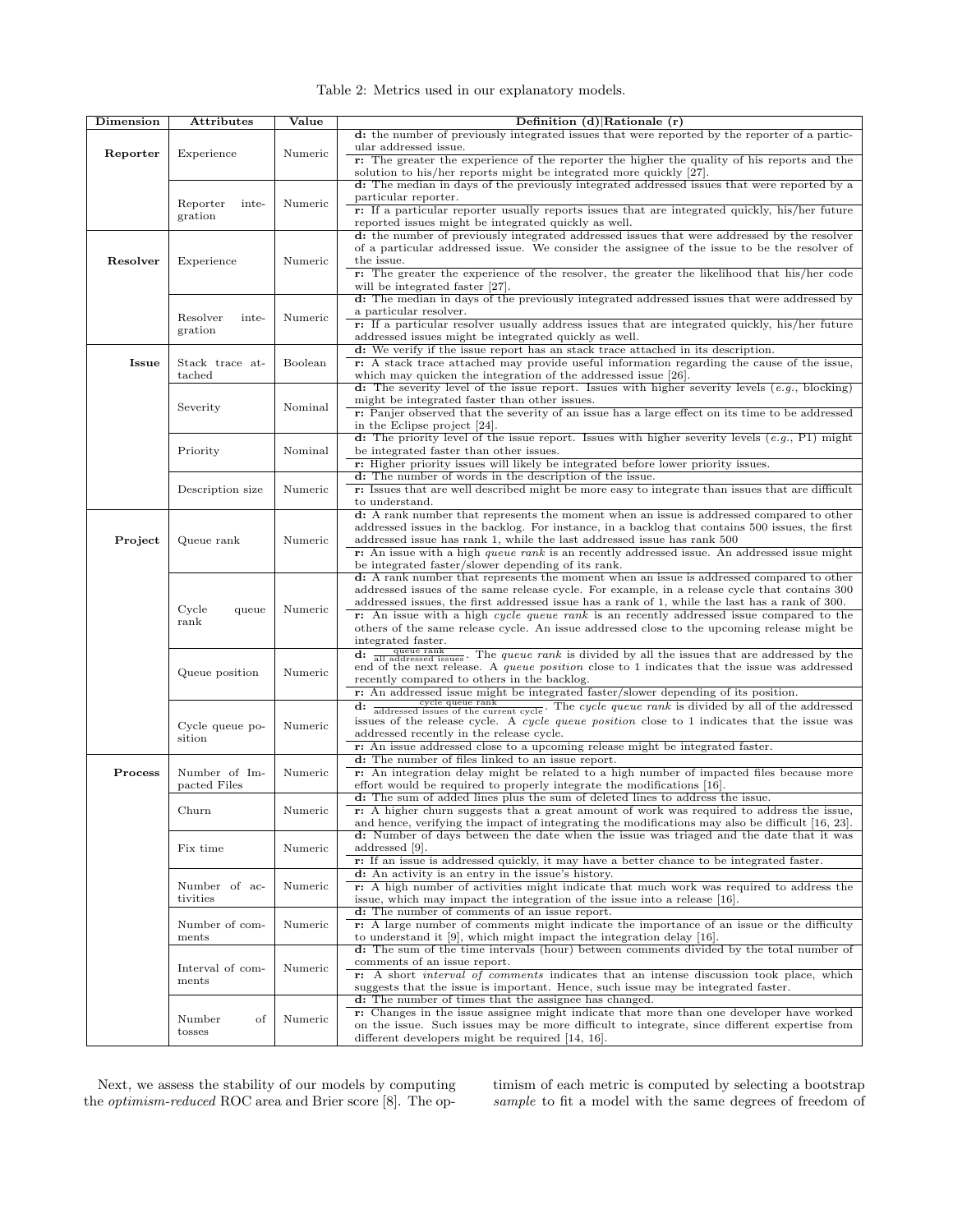

Figure 6: Overview of the process that we use to build our explanatory models.

the original model. The model built from the bootstrap sample is applied both on the bootstrap and original samples (ROC and Brier scores are computed for each sample). The optimism is the difference in the ROC area and Brier score of the bootstrap sample and original sample. This process is repeated 1,000 times and the average optimism is computed. Finally, we obtain the optmism-reduced scores by subtracting the average optimism from the initial ROC area and Brier score estimates [8].

We evaluate the impact that each metric has on the models that we fit. We use Wald  $\chi^2$  maximum likelihood tests. The larger the  $\chi^2$  value, the larger the impact that a particular metric has on our explanatory models' performance. We also study the relationship that the most impactful metrics share with the likelihood of integration delay. To do so, we plot the change in the estimated probability of delay against the change in each impactful metric while holding the other metrics constant at their median values using the Predict function in the rms package [10].

We also plot nomograms [10, 13] to evaluate the impact of the metrics in our models. Nomograms are user-friendly charts that visually represent explanatory models. For instance, Figure 8(a) shows the nomogram of the model that we fit for the rapid release data. The higher the number of points assigned to a explanatory metric on the  $x$  axis (e.g., 100 points are assigned to comments in rapid releases), the larger the effect of that metric in the explanatory model. We compare which metrics are more important in both traditional and rapid releases in order to better understand the differences between these release strategies.

Results: Our models achieve a Brier score of 0.05- 0.16 and ROC areas of 0.81-0.83. The models that we fit to traditional releases achieve a Brier score of 0.16 and an ROC area of 0.83, while the models that we fit to the rapid release data achieve a Brier score of 0.05 and an ROC area of 0.81. Our models outperform naïve approaches such as random guessing and  $\text{ZeroR}$  — our  $\text{ZeroR}$  models achieve ROC areas of 0.5 and Brier scores of 0.06 and 0.45 for rapid and traditional releases, respectively. Moreover, the bootstrap-calculated optimism is less than 0.01 for both the ROC areas and Brier scores of our models. This result shows that our regression models are stable enough to perform our statistical inferences that follow.

Traditional releases prioritize the integration of backlog issues, while rapid releases prioritize the integration of issues of the current release cycle. Table 3 shows the explanatory power  $(\chi^2)$  of each metric that we use in our models.

The queue rank metric is the most important metric in the models that we fit to the traditional release data. Queue rank measures the moment when an issue is addressed in the

Table 3: Overview of the regression model fits. The  $\chi^2$  of each metric is shown as the proportion in relation to the total  $\chi^2$  of the model.

|                                    |                              | Traditional releases | Rapid releases |
|------------------------------------|------------------------------|----------------------|----------------|
| # of instances                     |                              | 34,673               | 37, 441        |
| Wald $\chi^2$                      |                              | 4,964                | 2,705          |
| <b>Budgeted Degrees of Freedom</b> |                              | 1033                 | 149            |
| Degrees of Freedom Spent           |                              | 26                   | 25             |
|                                    | D.F.                         | 1                    | 1              |
| Reporter experience                | $\chi^2$                     | $2***$               | $2***$         |
|                                    | D.F.                         | $\overline{1}$       | $\overline{1}$ |
| Reporter integration               | $\frac{\chi^2}{\text{D.F.}}$ | $5***$               | $4***$         |
|                                    |                              | 1                    |                |
| Resolver Experience                | $\chi^2$                     | $1***$               | Ø              |
| Resolver integration               | D.F.                         | 1                    | 1              |
|                                    | $\chi^2$                     | $2***$               | $5***$         |
| Fix time                           | D.F.                         | 1                    | 1              |
|                                    | $\chi^2$                     | $2***$               | $8***$         |
| Severity                           | D.F.                         | $\overline{6}$       | $\overline{6}$ |
|                                    | $\frac{\chi^2}{\text{D.F.}}$ | $1***$               | $1***$         |
| Priority                           |                              | 5                    | 5              |
|                                    | $\frac{\chi^2}{\text{D.F.}}$ | $1***$               | $\approx 0$    |
| Size of description                |                              | $\mathbf{1}$         | $\mathbf{1}$   |
|                                    | $\chi^2$                     | $\approx 0$          | $1***$         |
| Stack trace attached               | D.F.                         | $\overline{1}$       | $\overline{1}$ |
|                                    | $\frac{\chi^2}{\text{D.F.}}$ | $\approx 0$          | $\approx 0$    |
| Number of files                    |                              | ī                    | 1              |
|                                    | $\frac{\chi^2}{\text{D.F.}}$ | $1***$               | $1***$         |
| Number of comments                 |                              | $\mathbf{1}$         | 1              |
|                                    | $\chi^2$                     | $\approx 0^*$        | $31***$        |
| Number of tossing                  | $\overline{D.F.}$            | 1                    | 1              |
|                                    | $\chi^2$                     | $\approx 0***$       | $\approx 0$    |
| Number of activities               | D.F.                         | 1                    | 1              |
|                                    | $\chi^2$<br>D.F.             | $1***$               | $3***$         |
| Interval of comments               |                              | Ø                    | Ø              |
|                                    | $\chi^2$                     |                      |                |
| Code churn                         | $\overline{\mathrm{D.F.}}$   | $\overline{1}$       | $\overline{1}$ |
|                                    | $\chi^2$                     | $\approx 0$          | $\approx 0$    |
| Queue position                     | D.F.                         | $\mathbf{1}$         | 1              |
|                                    | $\frac{\chi^2}{\text{D.F.}}$ | $17***$              | $2***$         |
| Queue rank                         |                              | 1                    | 1              |
|                                    | $\frac{\chi^2}{\text{D.F.}}$ | $56***$              | $14***$        |
| Cycle queue rank                   |                              | 1                    | 1              |
|                                    | $\chi^2$                     | $10***$              | $28***$        |
| Cycle queue position               | D.F.                         | ⊕                    | Ø              |
|                                    | $\chi^2$                     |                      |                |

 $\oslash$  discarded during correlation analysis ⊕ discarded during redundancy analysis ∗ p < 0.05; ∗∗ p < 0.01; ∗ ∗ ∗ p < 0.001

backlog of the project (see Table 2). Figure 7(a) shows the relationship that queue rank shares with integration delay. Our models reveal that the addressed issues in traditional releases have a higher likelihood of being delayed if they are addressed later when compared to other issues in the backlog of the project.

On the other hand, cycle queue rank is the second-most important metric in the models that we fit to the rapid release data. Cycle queue rank is the moment when an issue is addressed in a given release cycle. Figure 7(b) shows the relationship that cycle queue rank shares with integration delay. Our models reveal that the addressed issues in rapid releases have a higher likelihood of being delayed if they were addressed later than other addressed issues in the current release cycle. Interestingly, we observe that the most important metric in our rapid release models is the number of comments. Figure 7(c) shows the relationship that the number of comments shares with integration delay. We observe that the greater the number of comments of an addressed issue, the greater the likelihood of integration delay.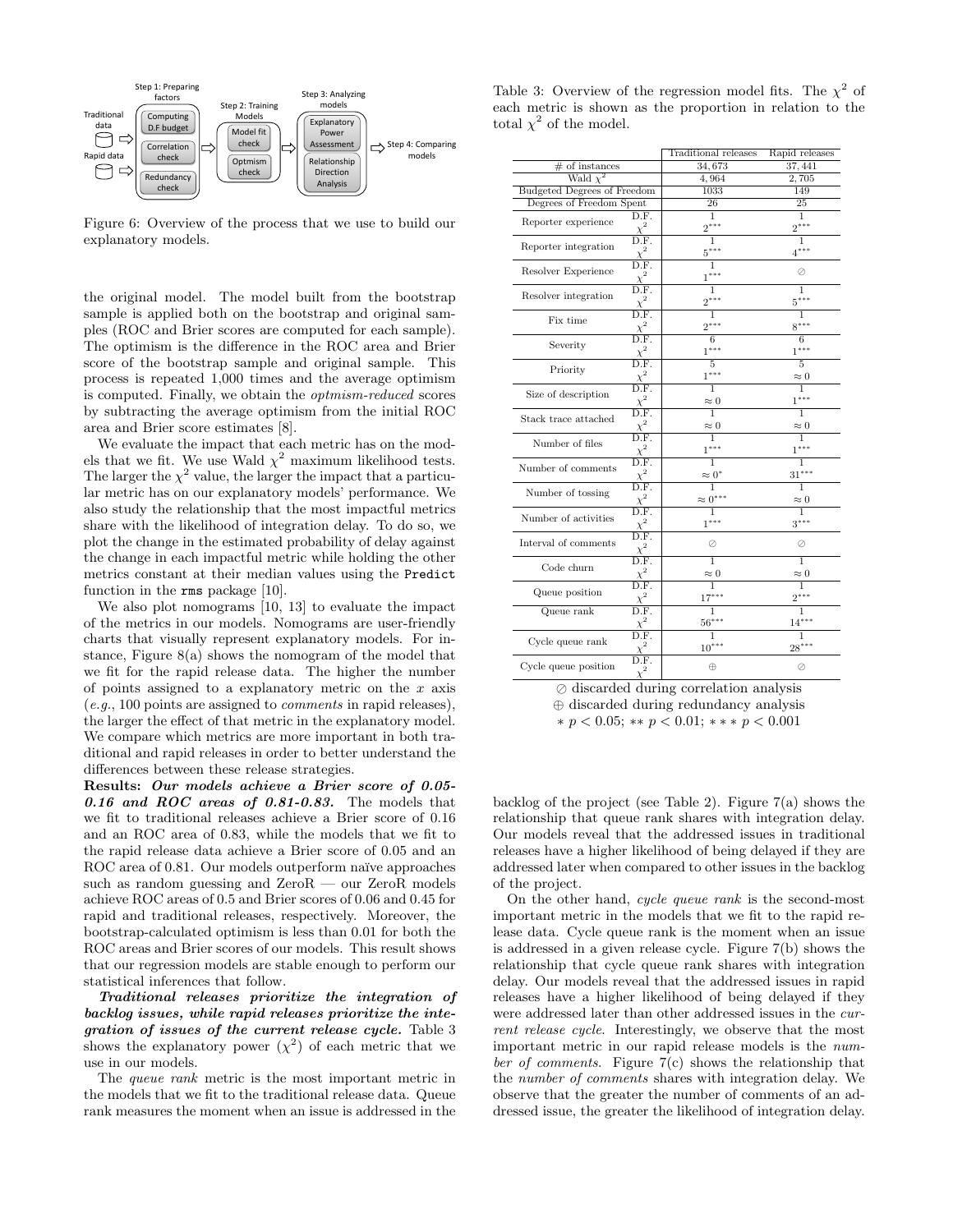

Figure 7: The relationship between metrics and integration delay. The blue line shows the values of our model fit, whereas the grey area shows the 95% confidence interval based on models fit to 1,000 bootstrap samples. The parenthesis indicate the release strategy that the metric is related to.



Figure 8: Nomograms of our explanatory models.

This result corroborates the intuition that a lengthy discussion may be indicative of a complex issue, which may be more likely to be delayed.

Moreover, Figures 8(a) and 8(b) show the estimated effect of our metrics using nomograms [13]. Indeed, our nomograms reiterate the large impact of number of comments (100 points) and cycle queue rank (84 points) in rapid releases, and the large impact of queue rank (100 points) in traditional releases. We also observe that stack trace attached has a large impact on traditional releases (68 points) despite not being a significant contributor to the fit of our models (cf. Table 3). The large impact shown in our nomogram for stack trace attached is due to the skewness of our data, i.e., only 5 instances within the traditional release data have the stack trace attached set to true. Thus, stack trace attached does not strongly contribute to the overall

fit of our models.

Another key difference between traditional and rapid releases is how addressed issues are prioritized for integration. Traditional releases are analogous to a queue in which the earlier an issue is addressed, the lower its likelihood of delay. On the other hand, rapid releases are analogous to a stack of cycles, in which the earlier an issue is addressed in the current cycle, the lower its likelihood of delay.

Our models suggest that issues that are addressed early in the project backlog are less likely to be delayed in traditional releases. On the other hand, issues in rapid releases are queued up on a per release basis, in which issues that are addressed early in the release cycle of the current release are less likely to be delayed.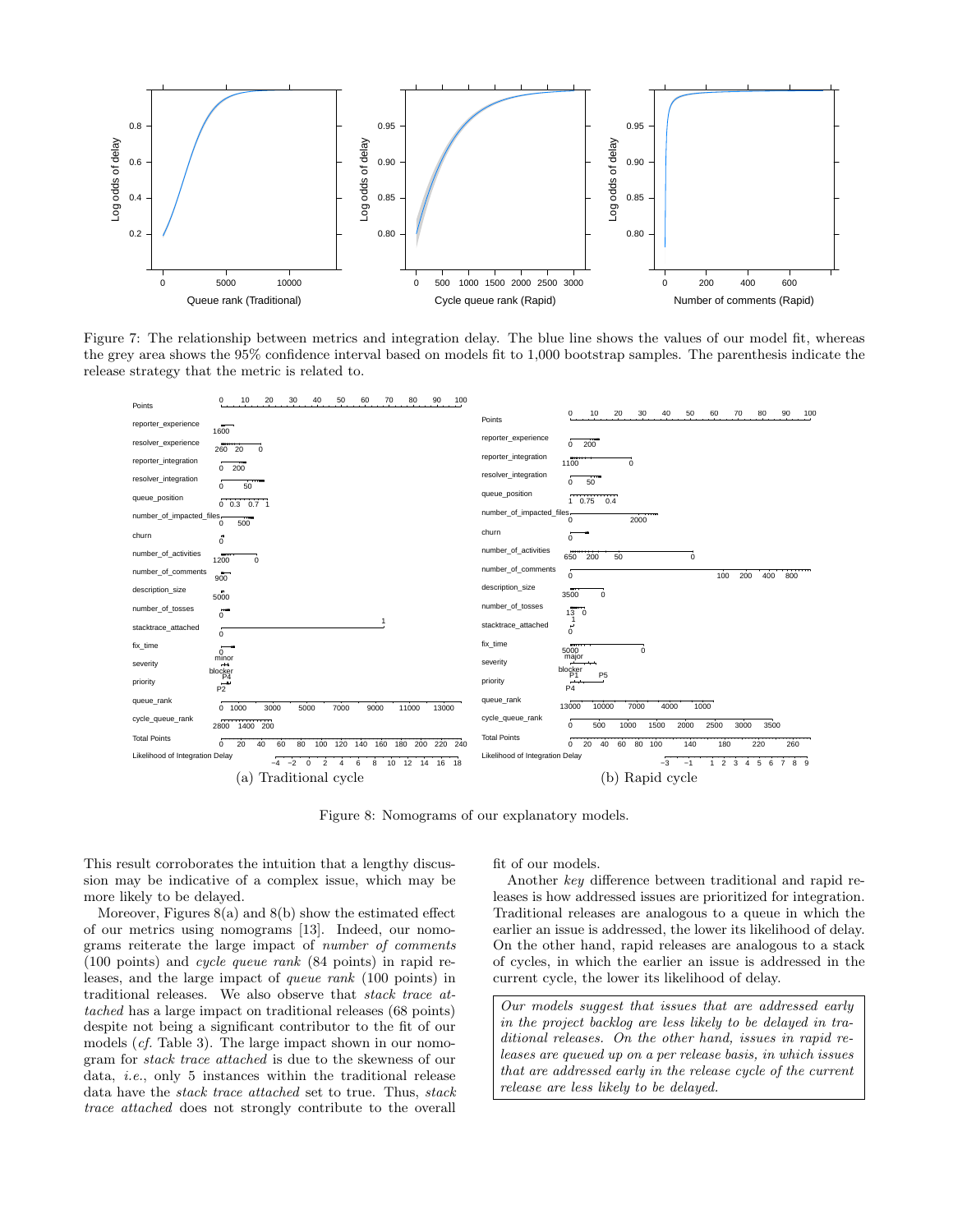## 5. DISCUSSION

In this section, we discuss if the difference of integration delay between release strategies could be due to confounding factors, such as the type and the size of the addressed issues.

The integration delay of addressed issues is unlikely to be related to the size of an issue. One may suspect that the difference in integration delay between release strategies may instead be due to the size of an issue. We use the number of files, LOC, and number of packages that were involved in the fix of an issue to measure the size of an issue. Figure 9 shows the distributions of the metrics that measure the size of an issue. We observe that the difference between distributions of LOC is statistically insignificant ( $p = 0.86$ ). As for the *number of files* and the number of packages, although we respectively obtain significant p values of 0.014 and  $\langle 2.2^{-16}$ , we observe negligible effect-sizes of  $delta = -0.05$  and  $delta = -0.07$  between the distributions.

The difference between traditional and rapid releases is unlikely to be related to the differences between enhancements and bug-fixes. We also investigate if the observed difference in the integration delay between traditional and rapid releases is related to the kind of addressed issues. For example, rapid releases could be delivering more enhancements, which likely require additional integration time in order to ensure that the new content is of sufficient quality. Figure 10 shows the distributions of delays among release strategies grouped by bug fixes and enhancements. We observe no clear distinction between integration delay and the kind of addressed issues being integrated.

## 6. THREATS TO VALIDITY

We now describe the threats to the validity of our study. Construct Validity. Construct threats to validity are concerned with the degree to which our analyses are measuring what we are claiming to analyze.

Tools were developed to extract and analyze the integration data in the studied system. Defects in these tools could have an influence on our results. However, we carefully tested our tools using manually-curated subsamples of the studied system, which produced consistent results.

Internal Validity. Internal threats to validity are concerned with the ability to draw conclusions from the relation between the independent and dependent variables.

The way that we link issue IDs to releases may not represent the total addressed issues per release. For example, although Firefox developers record issue IDs in commit logs, we do not know how many of the addressed issues were not recorded in the VCS. Techniques that improve the quality of the link between issue reports and commit logs could prove useful for future work.

In Section 5, we compare the integration delay between rapid and traditional releases by grouping the issues as bug fixes or enhancements. We use the severity field of the issue reports to perform this grouping. We are aware that the severity field has noise [11]  $(i.e.,$  many values represent the same level of importance). Still, the enhancement severity is one of the significantly different values of severity according to previous research [11]. We also use the number of files, packages, and the LOC to approximate the size of an issue. Although these are widely used metrics to measure the size of a change, we are aware that this might not represent the true complexity that was involved in the fix of the issue.

**External Validity.** External threats are concerned with our ability to generalize our results. In our work, we study Firefox releases, since the Firefox system shifted from a traditional release cycle to a rapid release cycle. Although we control for variations using the same studied system in different time periods, we are not able to generalize our conclusions to other systems that adopt a traditional/rapid release cycle. Replication of this work using other systems is required in order to reach more general conclusions.

## 7. RELATED WORK

In this section, we situate our study with respect to prior work on the impact of adopting rapid release cycles and the process of integrating and delivering addressed issues.

Traditional vs. Rapid Releases. Shifting from traditional releases to rapid releases has been shown to have an impact on software quality and quality assurance activities. Mäntylä et al.  $[20]$  found that rapid releases have more tests executed per day but with less coverage. The authors also found that the number of testers decreased in rapid releases, which increased the test workload. Souza et al. [29] found that the number of reopened bugs increased by 7% when Firefox changed to a rapid release cycle. Souza et al. [28] found that backout of commits increased when rapid releases were adopted. However, they note that such results may be due to changes in the development process rather than the rapid release cycle — the backout culture was not widely adopted during the Firefox traditional releases. We also investigate the shift from traditional releases to rapid releases in this paper. However, we analyze integration delay rather than quality and quality assurance activities.

It is not clear yet if rapid releases lead to faster fixing of bugs. Baysal et al. [4] found that bugs are fixed faster in Firefox traditional releases when compared to fixes in the Chrome rapid releases. On the other hand, Khomh et al. [18] found that bugs associated to crash reports are fixed faster in Firefox rapid releases when compared to Firefox traditional releases. However, less bugs are fixed in rapid releases, proportionally. Our study corroborates that issues are addressed more quickly in rapid release cycles, but wait longer to be delivered to the end users.

Rapid releases may cause users to adopt new versions of the software earlier. Baysal et al. [4] found that users of the Chrome browser are more likely to adopt new versions of the system when compared to Firefox traditional releases. Khomh et al. [18] also found that the new versions of Firefox that were developed using rapid releases were adopted more quickly than the versions under traditional releases. In this paper, we investigate the impact that a shift from traditional to rapid releases has on delivering addressed issues to users rather than user adoption of new releases.

Delays and Software Issues. Prior research has studied delays related to the integration and delivery of addressed issues to end users. Jiang et al. [16] studied the integration process of the Linux kernel. They found that 33% of the code patches that were submitted to resolve issues are accepted into an official Linux release after 3 to 6 months. In our prior work [7], we investigate how many releases an addressed issue may be delayed before shipment. We found that 98% of addressed issues in the rapid releases of the Firefox system were delayed by at least one release. Unlike prior work [7], we investigate how the change of release strategy relates to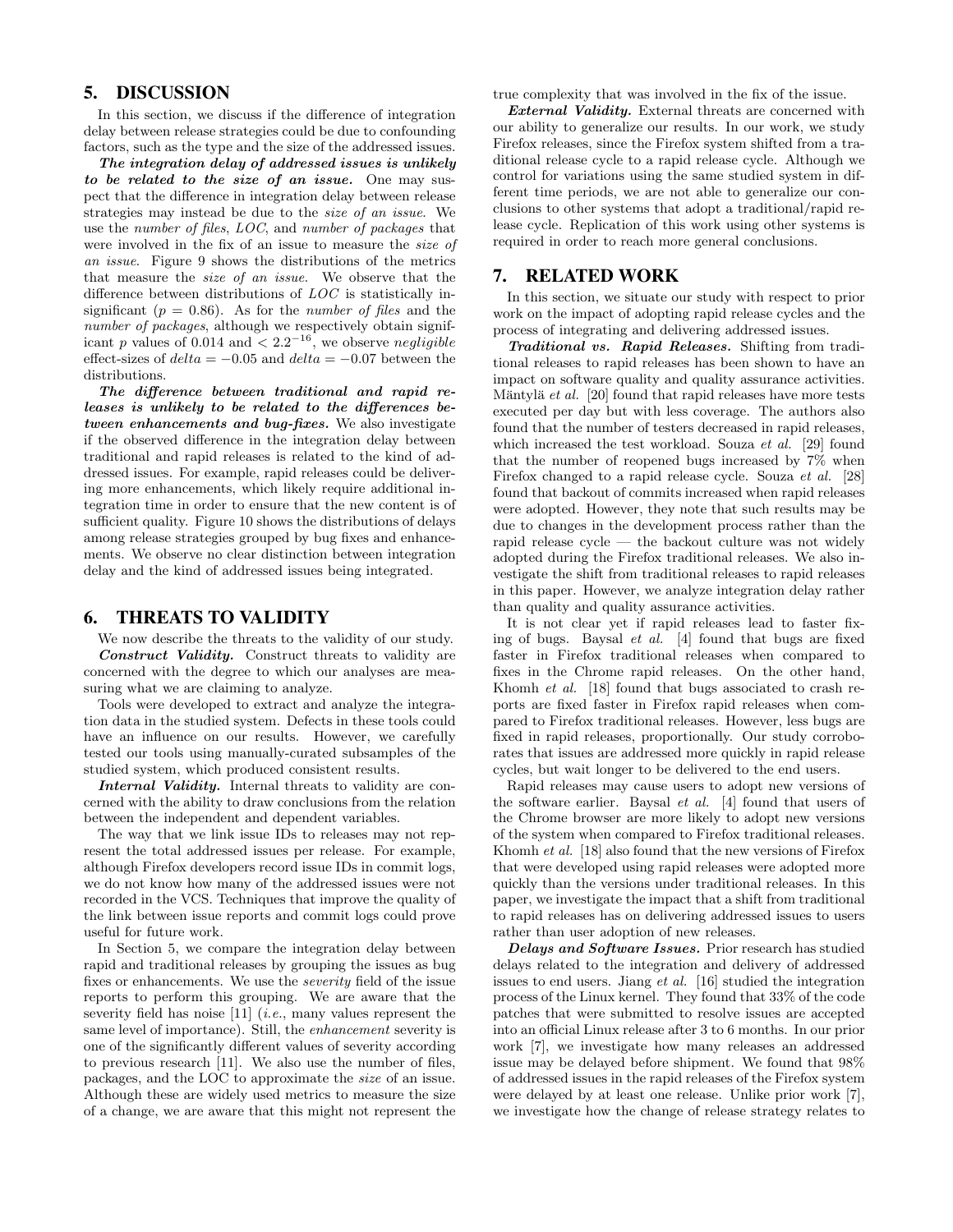

Figure 9: Size of the addressed issues in the traditional and rapid release data.



Figure 10: We group the addressed issues into "bugs" and "enhancements" by using the severity field. However, the difference in the integration delay between release strategies is unlikely to be related with the kind of the issue.

integration delay.

Morakot et al. [21, 22] study the risk of an issue to introduce delays in the delivery of software releases. The authors found that metrics such as the percentage of delayed issues that a developer is involved with, discussion time, and number of issue reopenings are strongly related to the delay of a software release. Rahman and Rigby [25] found that the period to stabilize addressed issues can take from 45 to 93 days in the Linux kernel and from 56 to 149 days in Chrome. Jiang et al. [15] proposes the ISOMO model to measure the cost of integrating a new patch into a host project. Our work complements the aforementioned studies by investigating the impact that the adoption of a rapid release cycle may have upon the integration delay of addressed issues.

## 8. CONCLUSIONS

In this paper, we perform a comparison of the traditional and rapid releases of the Firefox system regarding integration delay. We analyze a total of 72, 114 issue reports of 111 traditional releases and 73 rapid releases. We make the following observations:

• Although issues tend to be addressed more quickly in the rapid release cycle, addressed issues tend to be integrated into consumer-visible releases more quickly in the traditional release cycle. However, a rapid release cycle may improve the consistency of the delivery rate of addressed issues.

- We observe that the faster delivery of addressed issues in the traditional releases is partly due to minortraditional releases. One suggestion for practitioners is that more effort should be invested in accommodating minor releases to issues that are urgent without compromising the quality of the other releases being shipped
- The triaging time of issues is not significantly different among the traditional and rapid releases.
- The total time spent from the issue report date to its integration into a release is not significantly different between traditional and rapid releases.
- In traditional releases, addressed issues are less likely to be delayed if they are addressed recently in the backlog. On the other hand, in rapid releases, addressed issues are less likely to be delayed if they are addressed recently in the current release cycle.

## 9. ACKNOWLEDGMENTS

This work was partially supported by the Natural Sciences and Engineering Research Council of Canada (NSERC) and the Brazilian Science without Borders program.

## 10. REFERENCES

- [1] B. Adams and S. McIntosh. Modern Release Engineering in a Nutshell: Why Researchers should Care. In Proceedings of the 23rd International Conference on Software Analysis, Evolution, and Reengineering  $(SANER)$ , page To appear, 2016.
- [2] G. Antoniol, K. Ayari, M. D. Penta, F. Khomh, and Y. Guéhéneuc. Is it a bug or an enhancement?: a textbased approach to classify change requests. In Proceedings of the 2008 conference of the Centre for Advanced Studies on Collaborative Research (CASCON), page 23, 2008.
- [3] R. Baskerville and J. Pries-Heje. Short cycle time systems development. In Information Systems Journal, volume 14, pages 237–264, 2004.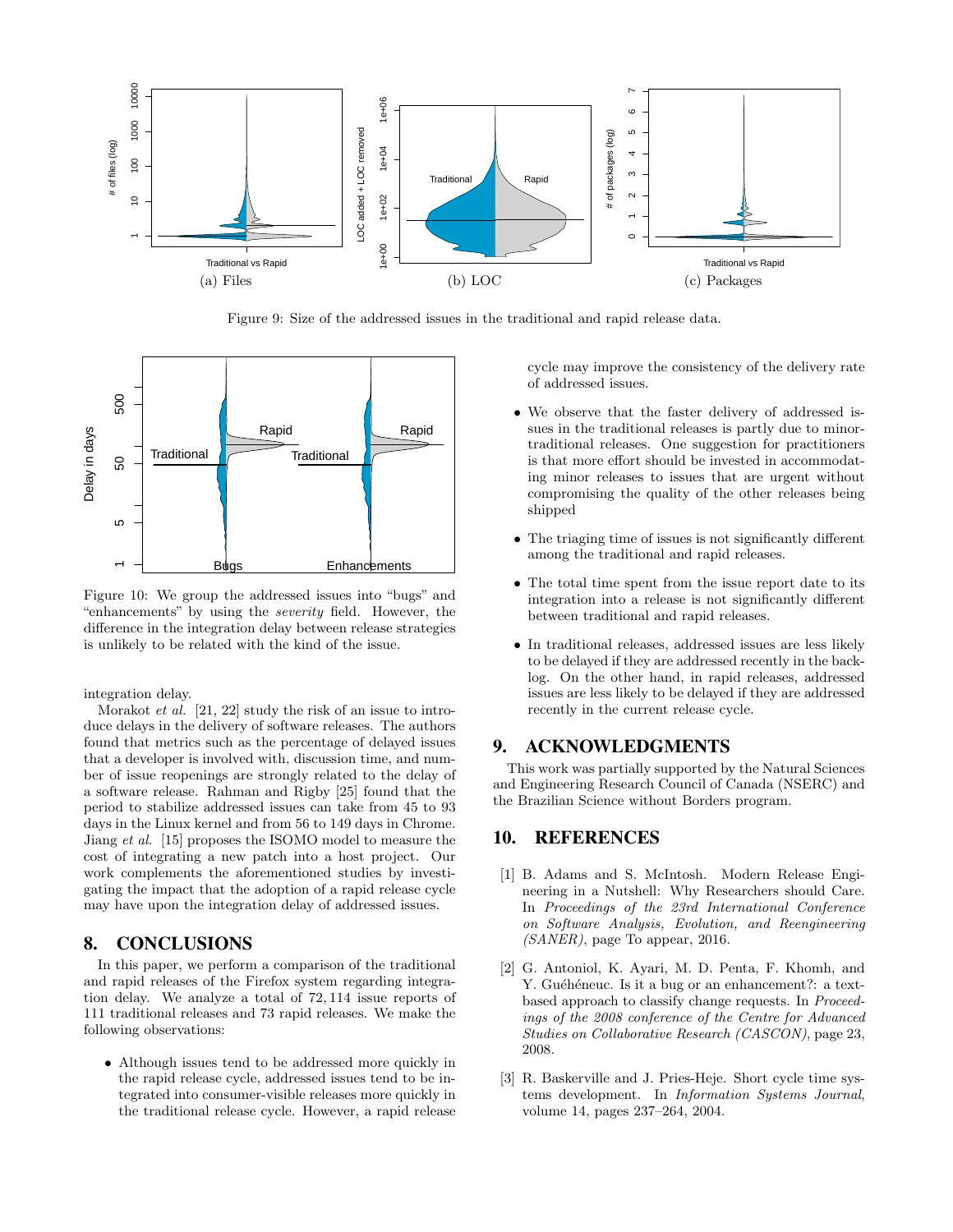- [4] O. Baysal, I. Davis, and M. W. Godfrey. A tale of two browsers. In Proceedings of the 8th Working Conference on Mining Software Repositories (MSR), pages 238–241. ACM, 2011.
- [5] K. Beck. Extreme programming explained: embrace change. Addison-Wesley Professional, 2000.
- [6] N. Cliff. Dominance statistics: Ordinal analyses to answer ordinal questions. In Psychological Bulletin, volume 114, page 494, 1993.
- [7] D. A. da Costa, S. L. Abebe, S. McIntosh, U. Kulesza, and A. E. Hassan. An empirical study of delays in the integration of addressed issues. In Proc. of the 30th Int'l Conf. on Software Maintenance and Evolution (ICSME), pages 281–290, 2014.
- [8] B. Efron. How biased is the apparent error rate of a prediction rule? In Journal of the American Statistical Association, volume 81, pages 461–470. Taylor & Francis, 1986.
- [9] E. Giger, M. Pinzger, and H. Gall. Predicting the fix time of bugs. In Proceedings of the 2nd International Workshop on Recommendation Systems for Software Engineering (RSSE), pages 52–56, New York, NY, USA, 2010. ACM.
- [10] F. E. Harrell. Regression modeling strategies: with applications to linear models, logistic regression, and survival analysis. Springer, 2001.
- [11] I. Herraiz, D. M. German, J. M. Gonzalez-Barahona, and G. Robles. Towards a simplification of the bug report form in eclipse. In Proceedings of the 2008 International Working Conference on Mining Software Repositories (MSR), pages 145–148, 2008.
- [12] D. C. Howell. Median absolute deviation. In Encyclopedia of Statistics in Behavioral Science. Wiley Online Library, 2005.
- [13] A. Iasonos, D. Schrag, G. V. Raj, and K. S. Panageas. How to build and interpret a nomogram for cancer prognosis. In Journal of Clinical Oncology, volume 26, pages 1364–1370. American Society of Clinical Oncology, 2008.
- [14] G. Jeong, S. Kim, and T. Zimmermann. Improving bug triage with bug tossing graphs. In Proceedings of the 7th joint meeting of the European software engineering conference and the ACM SIGSOFT symposium on The foundations of software engineering (ESEC/FSE), pages 111–120. ACM, 2009.
- [15] Y. Jiang and B. Adams. How much does integrating this commit cost? - a position paper. 2nd International Workshop on Release Engineering (RELENG), 2014.
- [16] Y. Jiang, B. Adams, and D. M. German. Will my patch make it? and how fast?: Case study on the linux kernel. In Proceedings of the 10th Working Conference on Mining Software Repositories (MSR), pages 101–110, 2013.
- [17] P. Kampstra et al. Beanplot: A boxplot alternative for visual comparison of distributions. In Journal of Statistical Software, volume 28, pages 1–9, 2008.
- [18] F. Khomh, T. Dhaliwal, Y. Zou, and B. Adams. Do faster releases improve software quality? an empirical case study of mozilla firefox. In Proceedings of the 9th IEEE Working Conference on Mining Software Repositories (MSR), pages 179–188. IEEE, 2012.
- [19] C. Leys, C. Ley, O. Klein, P. Bernard, and L. Licata. Detecting outliers: Do not use standard deviation around the mean, use absolute deviation around the median. In Journal of Experimental Social Psychology, volume 49, pages 764–766. Elsevier, 2013.
- [20] M. V. Mäntylä, B. Adams, F. Khomh, E. Engström, and K. Petersen. On rapid releases and software testing: a case study and a semi-systematic literature review. In Journal of Empirical Software Engineering, pages 1–42. Springer, 2014.
- [21] C. Morakot, D. Hoa Khanh, T. Truyen, and G. Aditya. Characterization and prediction of issue-related risks in software projects. In 12th International Conference on Mining Software Repositories (MSR), pages 280–291, 2015.
- [22] C. Morakot, D. Hoa Khanh, T. Truyen, and G. Aditya. Predicting delays in software projects using networked classification. In 30th International Conference on Automated Software Engineering (ASE), 2015.
- [23] N. Nagappan and T. Ball. Use of relative code churn measures to predict system defect density. In Proceedings of the 27th International Conference on Software Engineering (ICSE), pages 284–292. IEEE, 2005.
- [24] L. D. Panjer. Predicting eclipse bug lifetimes. In Proceedings of the 4th International Workshop on Mining Software Repositories (MSR), pages 29–, 2007.
- [25] M. T. Rahman and P. C. Rigby. Release stabilization on linux and chrome. In IEEE Software Journal, number 2, pages 81–88. IEEE, 2015.
- [26] A. Schroter, N. Bettenburg, and R. Premraj. Do stack traces help developers fix bugs? In Mining Software Repositories (MSR), 2010 7th IEEE Working Conference on, pages 118–121. IEEE, 2010.
- [27] E. Shihab, A. Ihara, Y. Kamei, W. M. Ibrahim, M. Ohira, B. Adams, A. E. Hassan, and K.-i. Matsumoto. Predicting re-opened bugs: A case study on the eclipse project. In Proceedings of 17th Working Conference on Reverse Engineering (WCRE), pages 249–258. IEEE, 2010.
- [28] R. Souza, C. Chavez, and R. Bittencourt. Rapid releases and patch backouts: A software analytics approach. In IEEE Software Journal, volume 32, pages 89–96. IEEE, 2015.
- [29] R. Souza, C. Chavez, and R. A. Bittencourt. Do rapid releases affect bug reopening? a case study of firefox. In Proceedings of the Brazilian Symposium on Software Engineering (SBES), pages 31–40. IEEE, 2014.